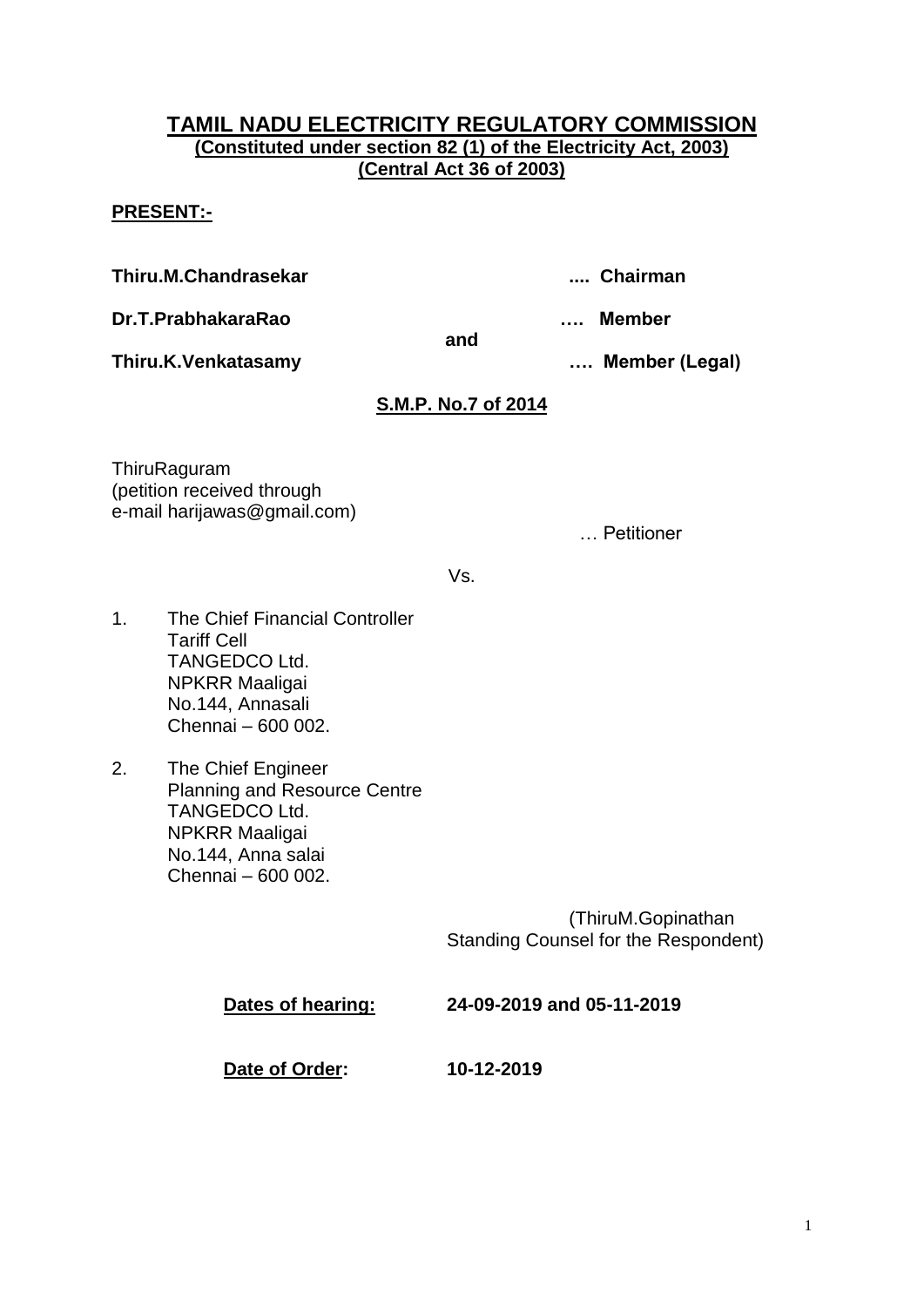#### **ORDER**

1. The prayer of the petitioner is to clarify the following:-

As per the Tariff Order dated 20-06-2013 under LT Tariff III (A) 1 whether the Agricultural services registered under RSFS Scheme of Rs.50,000/- or else is eligible for availing the services under below category. If so whether the above amount or estimated cost has to be paid now or at the time of availing fee agricultural service.

#### **2. Facts of the Case:-**

A clarification was sought for as to whether agricultural services registered under RSFS Scheme (providing for Rs.50,000/- for eligibility to agricultural service connection) is also eligible for availing LT-III (A) 1until the service connection is effected to a consumer.

3. A summon was issued to the Chief Financial Controller, Tariff Cell and Chief Engineer (Planning) of the TANGEDCO to appear before the Commission on 27-06- 2014 at 2.30 p.m. in connection with the clarification sought for the petitioner in regard to agricultural services. However, the hearing did not take place on that day. The matter came to be listed thereafter on 24-09-2019. The petitioner was absent. The matter was adjourned to 05-11-2019 for further hearing.

4. A Clarification Petition was filed by the Chief Financial Controller / Tariff Cell and the Chief Engineer / Planning and Resource Centre on 05-11-2019 wherein it is stated as follows:-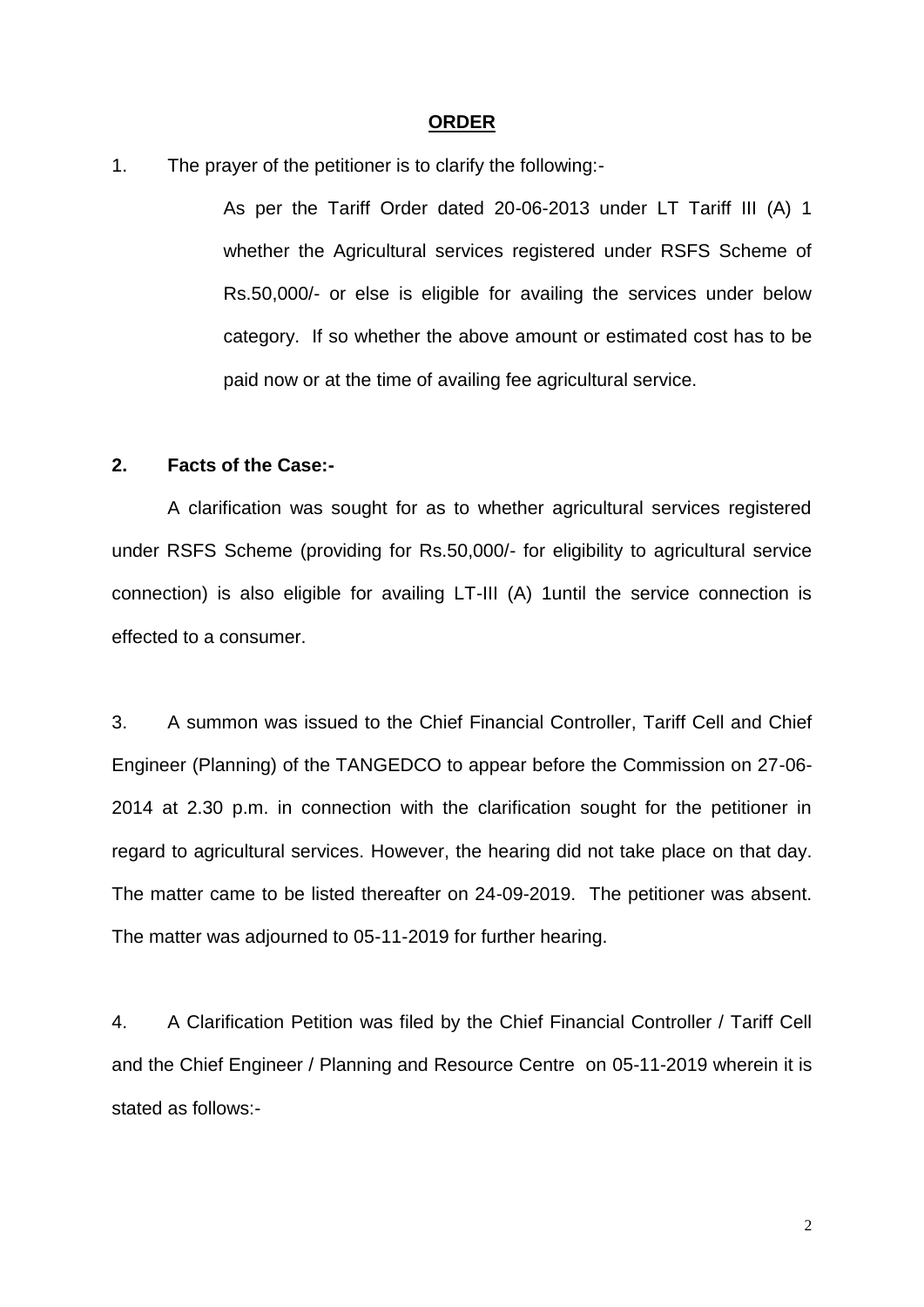- (i) The petitioner has sought clarification that as per the Tariff Order dated 20-06-2013 under LT Tariff III A (1) whether Agricultural services registered under RSFS Scheme of Rs.50,000/- or else is eligible for availing the services under below category. If so, whether the above amount or estimated cost has to be paid now or at the time of availing free agricultural service. It is reported that the TANGEDCO is waiting for clear working order from the Commission on this issue.
- (ii) TANGEDCO effects agriculture service connections based on the registration priority of application in Division level under normal scheme. The Revised Self-Financing Schemes (in short RSFS) viz. RSFS 10000, RSFS 25000 and RSFS 50000 are special priority schemes introduced by Government of Tamil Nadu. Based on the willingness and eligibility, the normal waiting applicant can opt for the above special priority scheme.
- (iii) In the Commission's Tariff Order T.P. No.1 of 2017 dated 11-08-2017 under clause 6.2.9.8 Low Tension Tariff III-A (1), it has been ordered as follows:-

*"6.2.9.8 This tariff is also applicable for pumping of water/supply of water for the purpose of "agriculture and allied activities" as specified in LT Tariff IV provided that the applicant is unable to get supply under LT tariff IV as per the seniority maintained specifically for the purpose of providing supply to Agriculture under LT tariff IV. As and when such applicant becomes eligible to get regular supply under LT Tariff IV(Normal Category) as per the specific seniority maintained for that purpose by the licensee, the supply obtained under LT Tariff III-A(1) for the specific purpose mentioned in this sub clause shall be converted*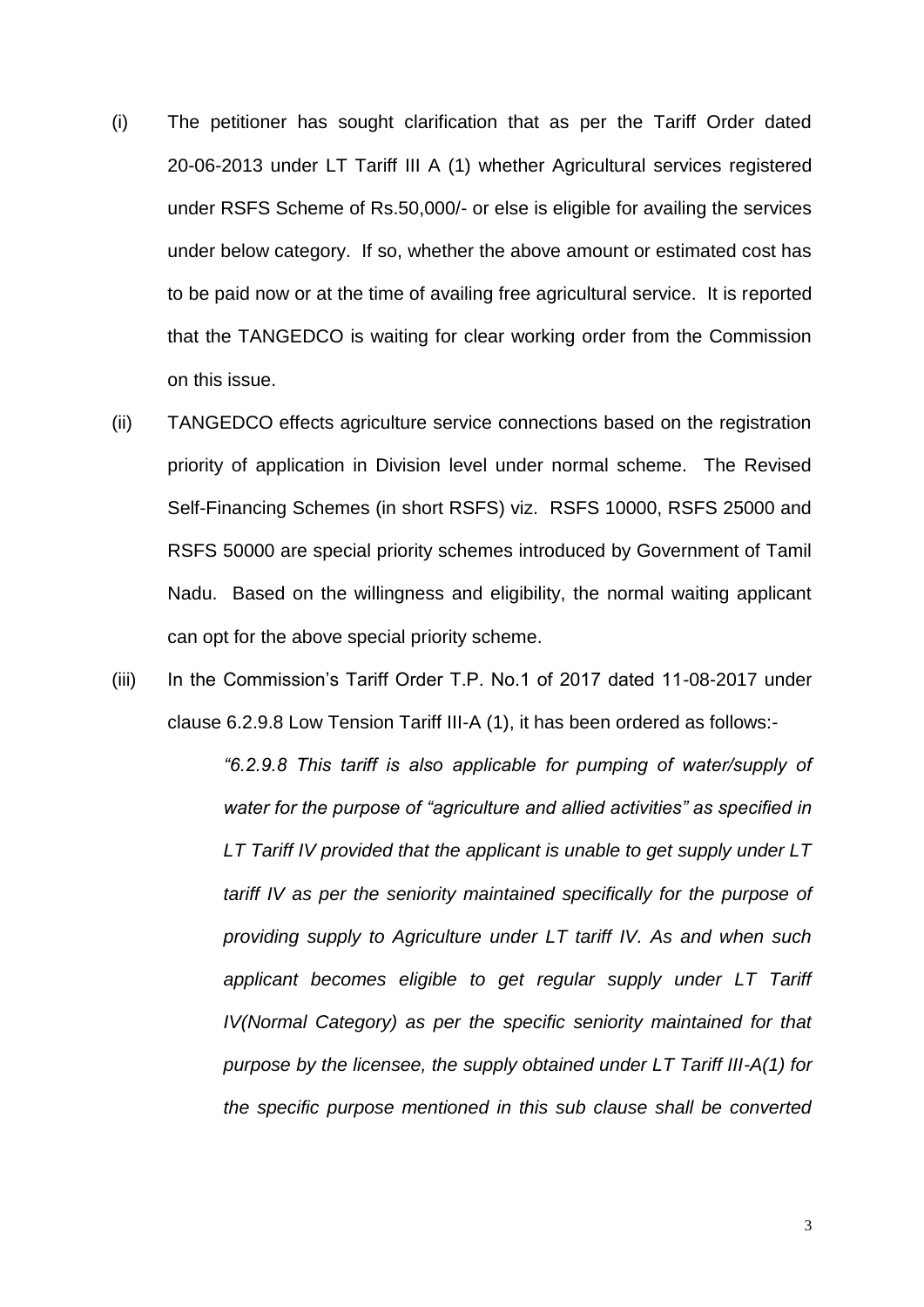*into LT tariff IV(Normal Category). Thereafter, the terms and conditions of LT Tariff IV only will apply."* 

- (iv) As per the above order, the agriculture applications registered under LT Tariff IV under normal category are only eligible for availing service connection under LT Tariff III-A (1) and as and when such applicant becomes eligible to get regular supply under LT Tariff IV (Normal Category), the above service availed under LT Tariff III-A (1) shall be converted into LT Tariff IV (Normal Category) only.
- (v) As per the Tariff Order, the agriculture applications opted under RSFS scheme arenot eligible to avail service connection under LT Tariff III-A (1) and hence the prayer of the petitioner is not feasible of compliance.

### **5. Findings of the Commission:-**

5.1. The short point for consideration by the Commission is to whether an applicant who has registered for agricultural service connection under preferential scheme of "RSFS Scheme" is eligible for getting immediate service connection for agricultural purpose to be charged at LT III A(1) rates which is applicable to tiny industries category. In this connection, we would like to extract the provision under clause 6.2.9.8 Low Tension Tariff III-A (1) of the Tariff Order No. 1 of 2017 dated 11-08-2017:-

*"6.2.9.8 This tariff is also applicable for pumping of water/supply of water for the purpose of "agriculture and allied activities" as specified in LT Tariff IV provided that the applicant is unable to get supply under LT tariff IV as per the seniority maintained specifically for the purpose of providing supply to Agriculture under LT tariff IV. As and when such applicant becomes eligible to get regular supply under LT Tariff IV(Normal Category) as per the specific seniority maintained for that purpose by the licensee, the supply obtained under LT Tariff III-*